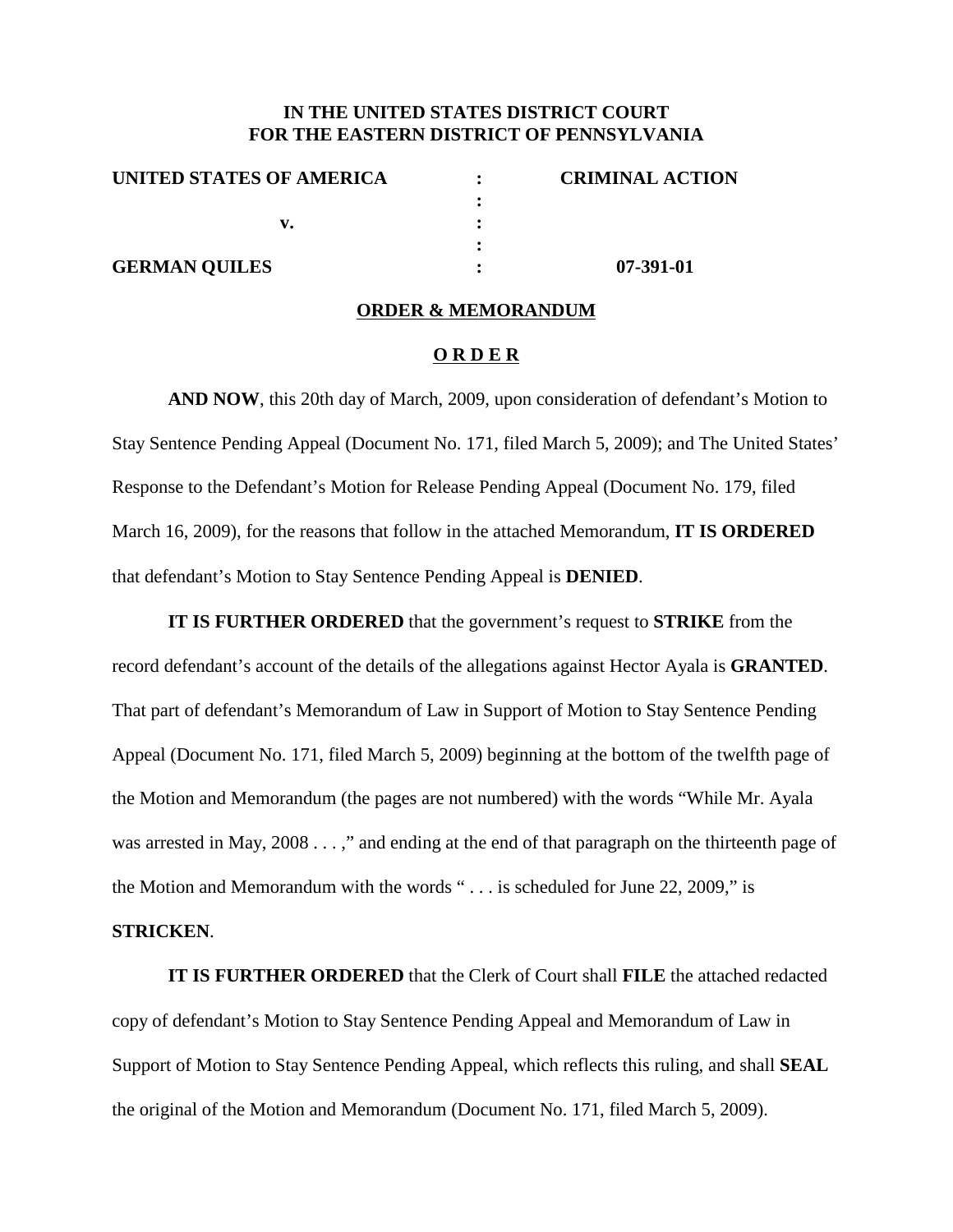#### **M E M O R A N D U M**

### **I. INTRODUCTION**

A detailed factual and procedural history is included in the Court's Memorandum and Order of August 13, 2008. See Mem. & Order of Aug. 13, 2008, at 1–4; United States v. Quiles, Nos. 07-CR-391-01, -02, -03, 2008 WL 3561618, at \*1–2 (E.D. Pa. Aug. 13, 2008). Accordingly, the Court sets forth in this Memorandum only the background necessary to resolve

the motion presently before the Court.

An Indictment filed on July 12, 2007 charged defendants German, Maria, and Gloria Quiles with one count of conspiracy to commit money laundering in violation of 18 U.S.C. § 1956(h) (Count 1) and sixteen counts of money laundering and aiding and abetting in violation of 18 U.S.C. § 1956(a)(3)(B) and 18 U.S.C. § 2 (Counts 2 through 17). After a ten-day trial, a jury convicted defendants German and Maria Quiles on all counts on January 17, 2008. The jury acquitted defendant Gloria Quiles of conspiracy to commit money laundering (Count 1) and ten counts of money laundering and aiding and abetting (Counts 2 through 11) and convicted her on the remaining six counts of money laundering and aiding and abetting (Counts 12 through 17).

Defendants German and Maria Quiles are husband and wife and proprietors of Aruba Incorporated ("Aruba"), a money service business located in North Philadelphia. The Quiles' daughter, Gloria, served as secretary of Aruba and co-owned the business property with her father. (Trial Tr. 95–96, Jan. 8, 2008; Trial Tr. 132–33, Jan. 14, 2008; Gov't Ex. 80.)

In July 2006, at the direction of Immigration and Customs Enforcement Special Agent Steven Galambos, a confidential source, Hector Ayala ("Ayala"), initiated contact with German Quiles at Aruba to launder drug money. (Trial Tr. 211, Jan. 9, 2008.) Beginning in September 2006, Ayala conducted over thirty transactions at Aruba as part of an undercover investigation.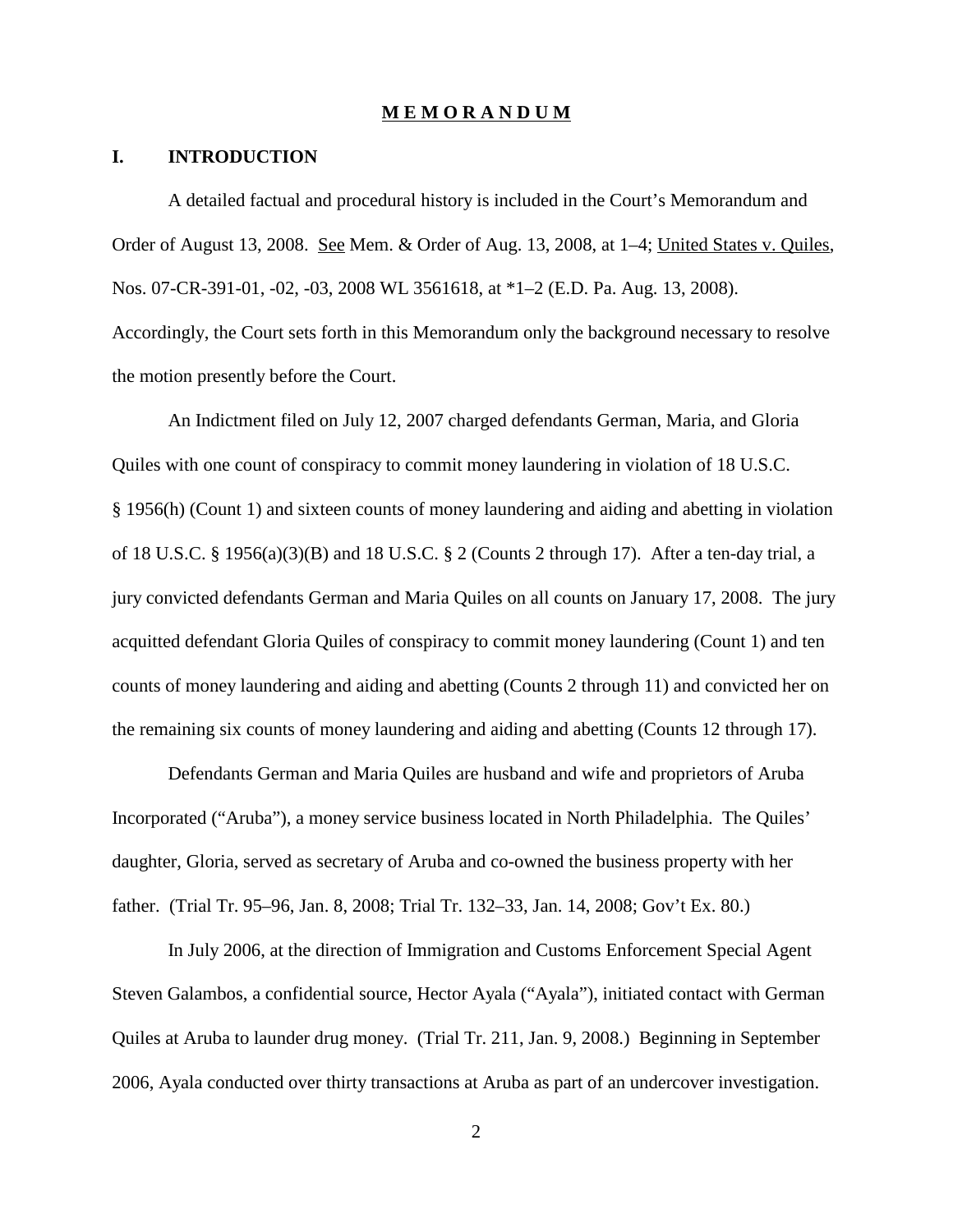(Trial Tr. 53, Jan. 8, 2008.) In that time, Ayala laundered approximately \$175,900 in funds that he represented as proceeds from drug distribution. (Trial Tr. 160, Jan. 7, 2008.) During every meeting with defendants, Ayala wore a body recording device. (Trial Tr. 208–09, Jan. 9, 2008; Trial Tr. 53, Jan. 8, 2008.) At trial, the government introduced recordings of some of these meetings.

Following the trial, all three defendants filed motions for judgment of acquittal under Federal Rule of Criminal Procedure 29 ("Rule 29") and for a new trial under Federal Rule of Criminal Procedure 33 ("Rule 33"). By Memorandum and Order dated August 13, 2008, the Court denied the motions of all three defendants. Mem. & Order of Aug. 13, 2008.

On February 10, 2009, Maria Quiles filed a Rule 33 Motion to Vacate Sentence and Grant New Trial ("Rule 33 Motion"), in which the other two defendants joined. In the motion, Maria Quiles argued that newly discovered evidence impeaching Ayala required that the Court vacate her conviction and grant her a new trial. Specifically, the motion asserted that Ayala "ha[d] recently been charged in the Court of Common Pleas in the County of Philadelphia with multiple counts [of] rape involving multiple juvenile victims, as well as multiple counts of Statutory Rape." (Rule 33 Mot. ¶ 5.) The Court denied the motion on the ground that the newly discovered evidence would not be admissible at trial and, because it was merely impeaching evidence, it was insufficient to warrant a new trial. Order & Mem. of Feb. 24, 2009; United States v. Quiles, Nos. 07-CR-391-01, -02, -03, 2009 WL 466283 (E.D. Pa. Feb. 24, 2009).

On March 5, 2009, defendant German Quiles ("defendant") filed the instant Motion to Stay Sentence Pending Appeal. In the motion, defendant argues that his appeal presents substantial questions of law, a favorable ruling on which would lead to a reversal of his conviction and a new trial. Accordingly, defendant contends that pursuant to 18 U.S.C.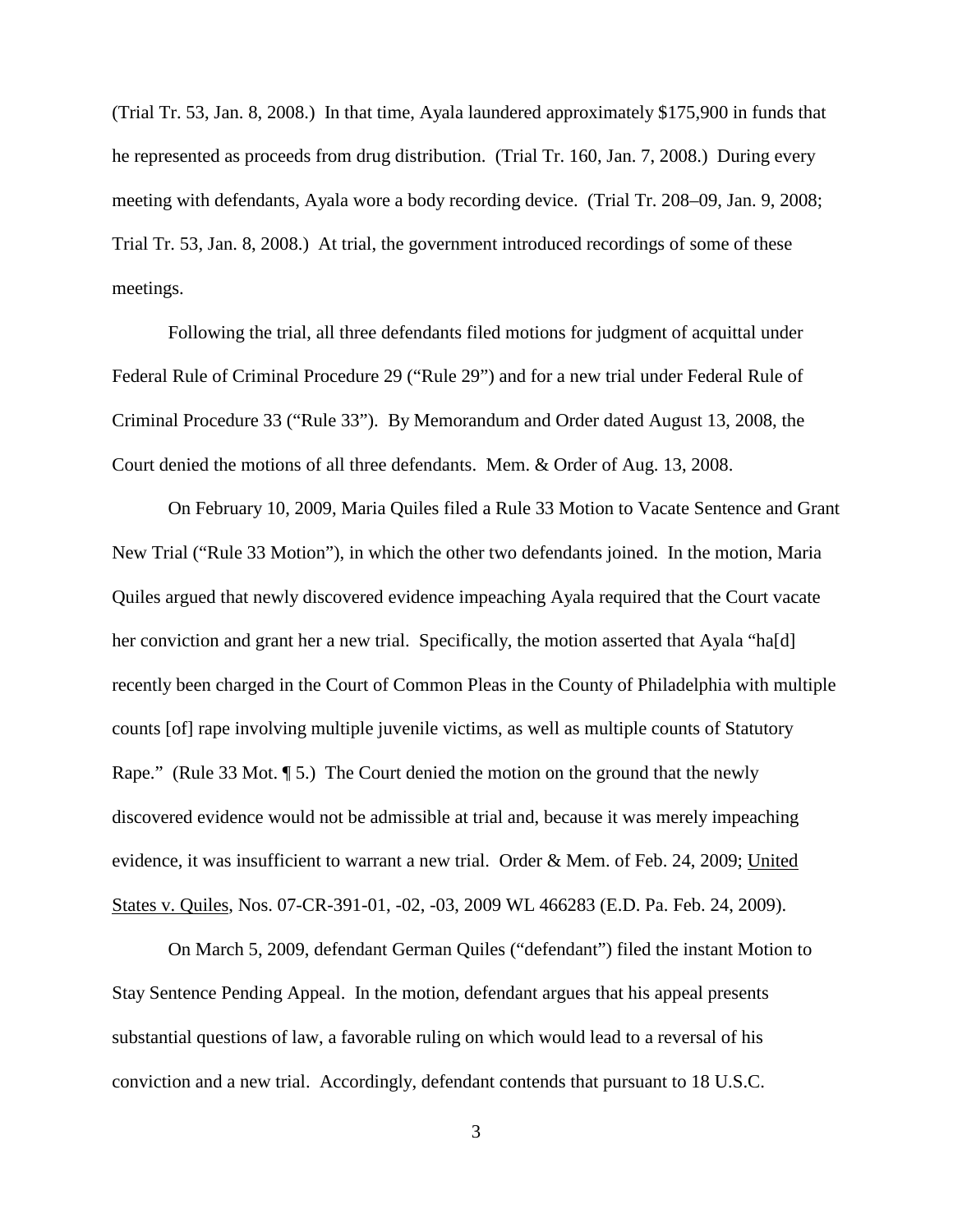§ 3143(b), the Court must release defendant on bail pending appeal.

## **II. STANDARD OF REVIEW—MOTION FOR RELEASE PENDING APPEAL**

Under Federal Rule of Appellate Procedure 9(c), the decision to release a defendant sentenced to a term of imprisonment pending appeal is governed by 18 U.S.C. § 3143(b). Section 3143(b) imposes two requirements that a defendant must meet in order to be released pending appeal: (1) the defendant must satisfy the court, by clear and convincing evidence, that he is unlikely to flee or pose a danger to the safety of any other person or the community if released; and (2) the defendant must establish that his appeal is not for the purpose of delay and that it raises a substantial question of law or fact likely to result in reversal, an order for a new trial, a sentence that does not include a term of imprisonment, or a reduced sentence less than the total of time served. 18 U.S.C. § 3143(b); see also United States v. Miller, 753 F.2d 19, 24 (3d Cir. 1985).

In Miller, the Third Circuit detailed the legislative history that led to the enactment of § 3143(b) as part of the Bail Reform Act of 1984. 753 F.2d at 21–23. The Act modified the standard for granting bail pending appeal because "Congress wished to reverse the presumption in favor of bail that had been established under the prior statute, the Bail Reform Act of 1966." Id. at 22. While enacting a "much more stringent rule for bail pending appeal," the Senate made clear that the purpose of the Act was "not to deny bail entirely to persons who appeal their convictions  $\dots$ ." Id.

Under Miller, to be released on bail pending appeal, a defendant has the burden of proving: (1) that he is not likely to flee or pose a danger to the safety of any other person or the community if released; (2) that the appeal is not for the purpose of delay; (3) that the appeal raises a substantial question of law or fact; and (4) that if that substantial question is determined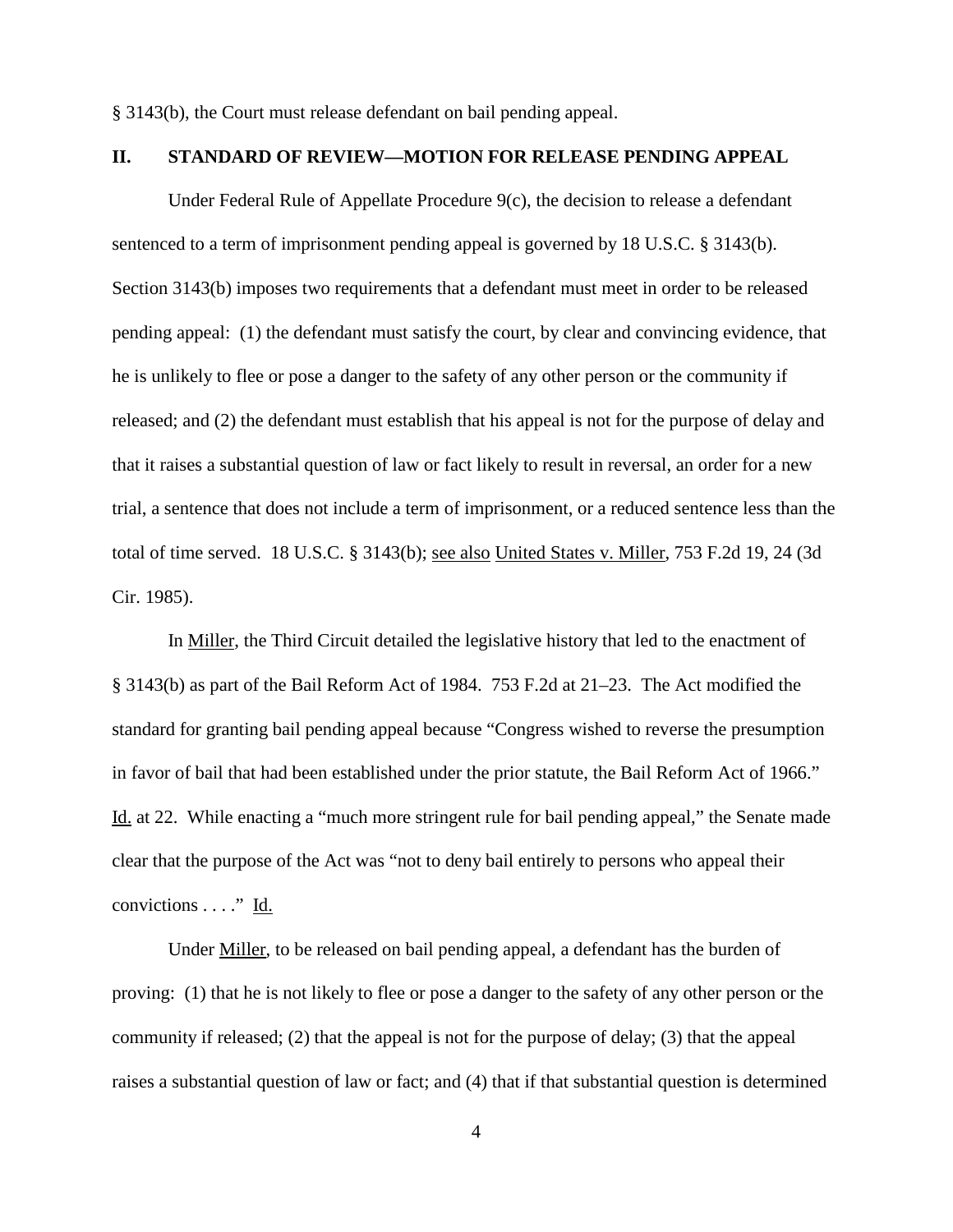favorably to him on appeal, that decision is likely to result in reversal, an order for a new trial, a sentence that does not include a term of imprisonment, or a reduced sentence to a term of imprisonment less than the total of the time already served plus the expected duration of the appeal. Id. at 24. As the Court concludes that defendant has failed to satisfy the third element, it will address only that element in this Memorandum.

With respect to the third element, the Miller court defined a "substantial question" as one that is both "significant" and "either novel, which has not been decided by controlling precedent, or which is fairly doubtful." Id. at 23. Subsequently, the Third Circuit held that the absence of controlling precedent does not necessarily make a question substantial as the question may be clearly without merit. United States v. Smith, 793 F.2d 85, 89 (3d Cir. 1986). The court clarified the definition of "substantial," holding that the a question's significance should be assessed by whether the question is "debatable among jurists of reason; that a court *could* resolve the issues [in a different manner]; or that the questions are adequate to deserve encouragement to proceed further." Id. at 89–90 (citing Barefoot v. Estelle, 463 U.S. 880, 893 n.4 (1983) (alterations in original) (internal quotation marks and further citations omitted)). In sum, the court adopted the approach that a question is significant if it is "fairly debatable."1 Id. at 89.

### **III. DISCUSSION**

Defendant and the government dispute whether defendant's proposed appellate issues raise a substantial question of fact or law—the third element of the Miller test. Defendant argues that his appeal presents two substantial questions that are likely to result in reversal or an order

<sup>&</sup>lt;sup>1</sup> The Third Circuit rejected the approach taken by some circuits which says that a "fairly" debatable" question is a "close" question or one that could be decided either way. Smith, 793 F.2d at 89.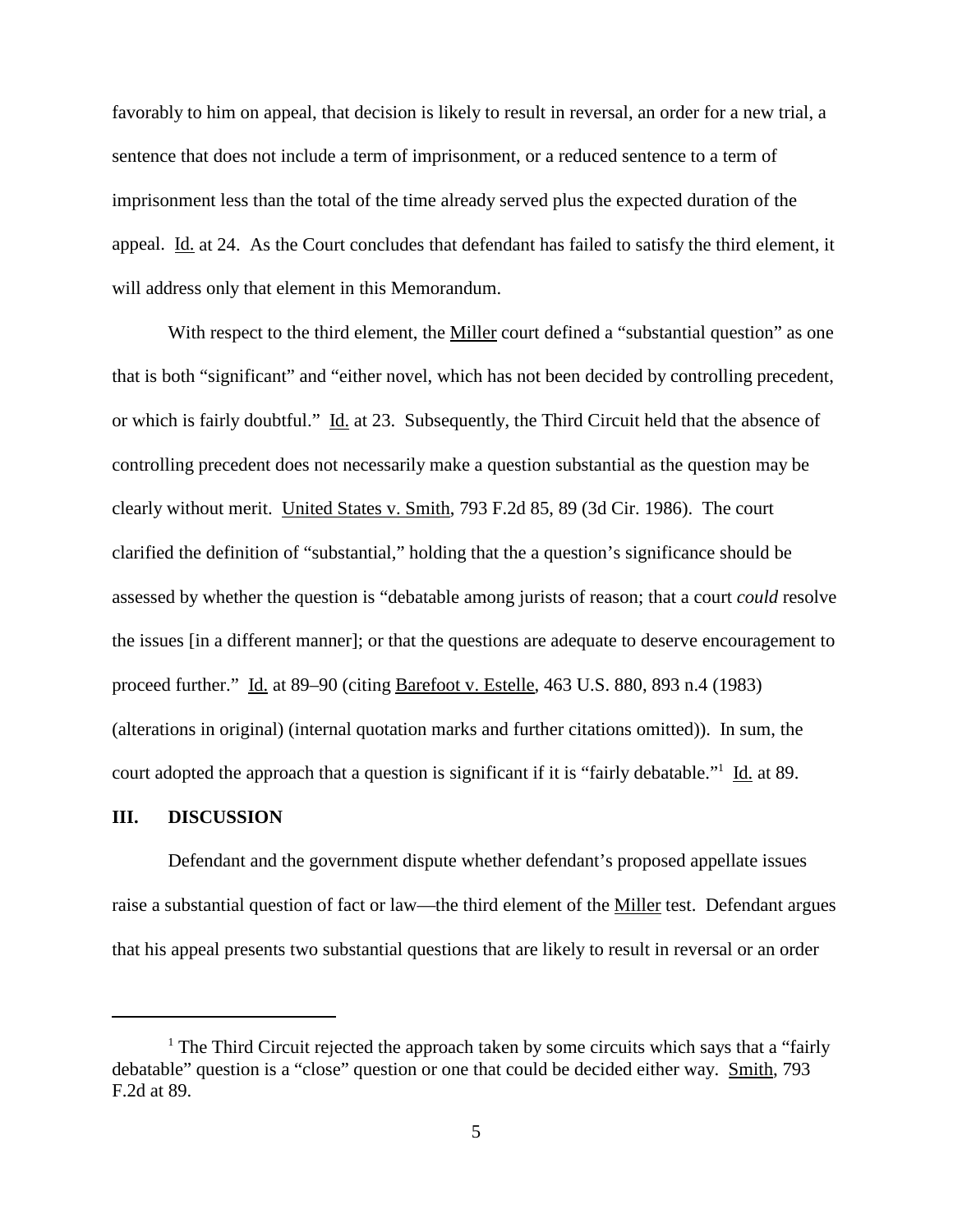for a new trial on all counts. First, defendant contends that the evidence presented at trial was insufficient to prove his guilt beyond a reasonable doubt and that the Court erred in denying his motion for judgment of acquittal under Federal Rule of Criminal Procedure 29 ("Rule 29 Motion"). (Def.'s Mot. 11–12.<sup>2</sup>) Second, defendant argues that the Court erred in denying defendant's motion for a new trial on the basis of newly discovered evidence under Federal Rule of Criminal Procedure 33 ("Rule 33 Motion"). (Def.'s Mot. 12–14.) According to defendant, each of these issues presents a substantial question for appeal. The Court disagrees and will address each of defendant's arguments in turn.

# **A. Rule 29 Motion**

Defendant claims that the evidence presented at trial did not prove beyond a reasonable doubt (1) that he conducted financial transactions that affected interstate or foreign commerce; (2) that the transactions were conducted with property represented to be drug proceeds; (3) that he conducted business with Ayala with the intent to conceal or disguise the nature, location, source, ownership, or control of those drug proceeds; and (4) that he entered into a conspiracy with either Maria Quiles or Gloria Quiles. (Def.'s Mot. 11–12.) In ruling on defendant's Rule 29 Motion following trial, the Court addressed each of these arguments and held that a reasonable juror could have could have concluded that defendant was guilty beyond a reasonable doubt of money laundering and conspiracy to commit money laundering. Mem. & Order of Aug. 13, 2008, at 19–20; United States v. Quiles, Nos. 07-CR-391-01, -02, -03, 2008 WL 3561618, at \*10 (E.D. Pa. Aug. 13, 2008).

On appeal, "[a] defendant challenging the sufficiency of the evidence bears a heavy

 $2$  Defendant did not number the pages of the motion. For clarity, the Court treats the first page of defendant's motion as filed (defendant's proposed order) as page 1.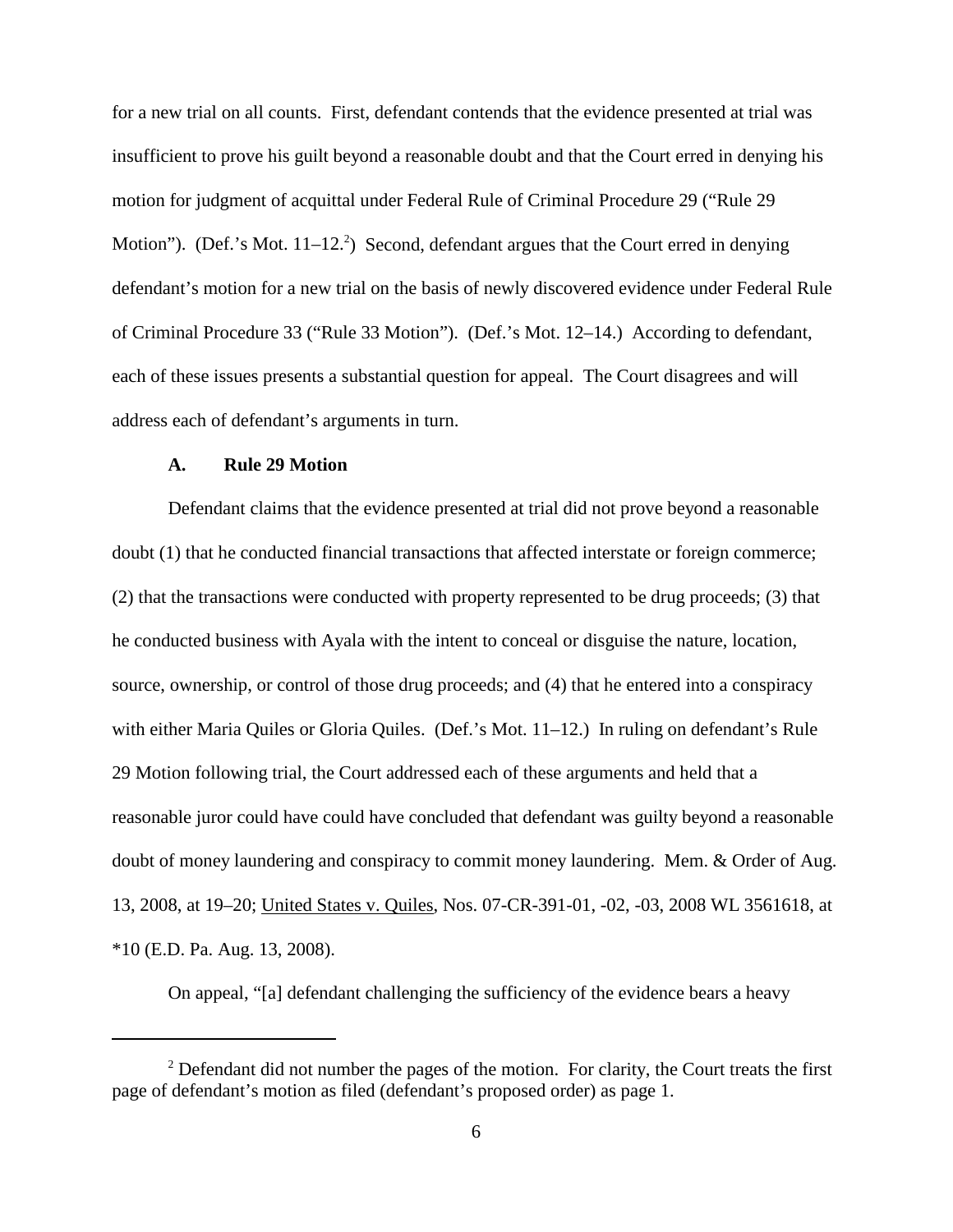burden." United States v. Casper, 956 F.2d 416, 421 (3d Cir. 1992) (citation omitted). As does the trial court in ruling on a Rule 29 motion, the appellate court weighing the sufficiency of the evidence must view the evidence in the light most favorable to the government. See United States v. Wasserson, 418 F.3d 225, 237 (3d Cir. 2005); United States v. Lopez, 271 F.3d 472, 486 (3d Cir. 2001) (citations omitted). "Appellate reversal on the grounds of insufficient evidence should be confined to cases where the failure of the prosecution is clear." Casper, 956 F.2d at 421. "The evidence need not be inconsistent with every conclusion save that of guilt, so long as it establishes a case from which a jury could find the defendant guilty beyond a reasonable doubt." Id. (citations omitted).

Defendant simply states that the evidence presented at trial was insufficient to sustain his convictions, but he is not specific. He does not point to any evidence that is lacking. In ruling on defendant's Rule 29 Motion, the Court thoroughly reviewed all of the evidence presented at trial. All of that evidence is summarized in the Memorandum and Order of August 13, 2009, and there is no need to repeat it in this Memorandum. "Having reviewed the evidence in its entirety in the light most favorable to the government, the Court concludes that the evidence presented at trial provided a sufficient basis for a reasonable juror to conclude that each of the defendants was guilty beyond a reasonable doubt of the crimes for which they were convicted." Mem. & Order of Aug. 13, 2008, at 11 (citing United States v. Coleman, 811 F.2d 804, 807 (3d Cir. 1987)). Given the weight of the evidence against defendant, the Court's ruling that it was sufficient to sustain his conviction is not "fairly debatable" among jurists of reason. See Smith, 793 F.2d at 89.

Moreover, the Court's ruling was guided by controlling, well-established Third Circuit precedent. The Court relied on Third Circuit case law governing the standard of review for Rule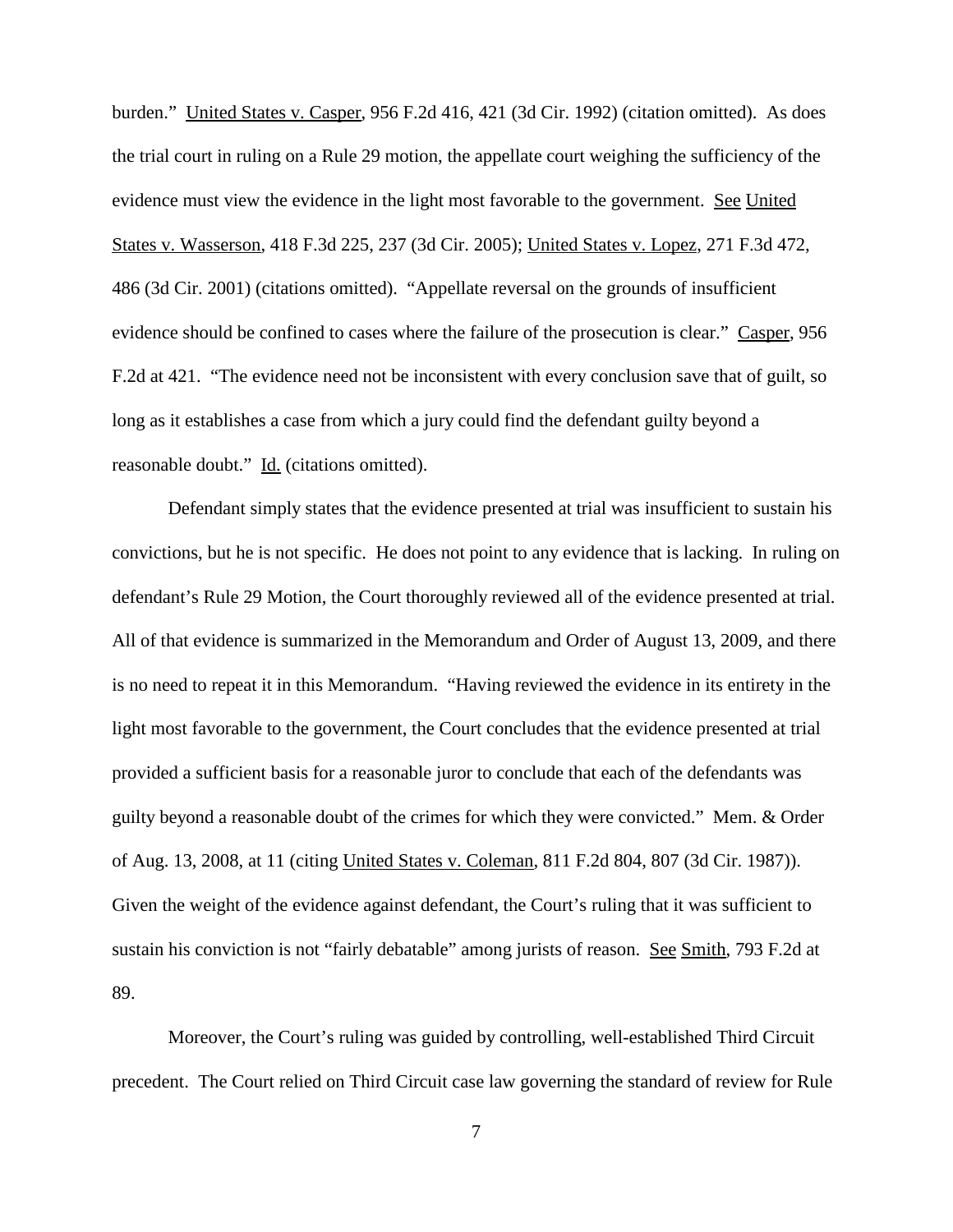29 motions based on insufficiency of the evidence. As this standard is not an open question, courts have consistently held that a challenge to the sufficiency of the evidence does not present a substantial issue on appeal. See United States v. Roudakov, No. 03-CR-91, 2005 WL 3263048, at \*4 (E.D. Pa. Dec. 1, 2005) (collecting cases). Accordingly, the Court concludes that the issue presented by defendant's appeal of the Court's denial of his Rule 29 Motion is neither novel, fairly doubtful, nor without controlling precedent. As such, the Court holds that this issue does not present a "substantial question" on appeal and that defendant has failed to satisfy the third element of Miller.

#### **B. Rule 33 Motion**

Defendant argues that his appeal of the Court's denial of his Rule 33 Motion based on newly discovered evidence also presents a "substantial question" satisfying the third element of Miller and warranting release pending appeal. (Def.'s Mot. 12–14.) In the Rule 33 Motion, defendant contended that newly discovered evidence that Ayala was recently arrested and charged with multiple counts of sexual misconduct involving minors was critical to impeach Ayala as a witness and thus required a new trial. (Rule 33 Mot.  $\P$  5–7; <u>id.</u> at 10.) According to defendant, the Court's denial of the Rule 33 Motion was erroneous. (Def.'s Mot. 13–14.)

"Whether to grant a Rule 33 motion lies within the district court's sound discretion." United States v. Polidoro, No. 97-CV-383-02, 1998 WL 634921, at \*4 (E.D. Pa. Sept. 16, 1998) (citing United States v. Mastro, 570 F. Supp. 1388, 1390 (E.D. Pa. 1983)). The Court's exercise of discretion, however, in ruling on defendant's Rule 33 Motion, was cabined by controlling precedent—the Federal Rules of Evidence and Third Circuit case law. Following this authority, the Court denied the motion on two grounds. First, the Court concluded that evidence of the arrests, while charging Ayala with heinous conduct, would not be admissible to impeach his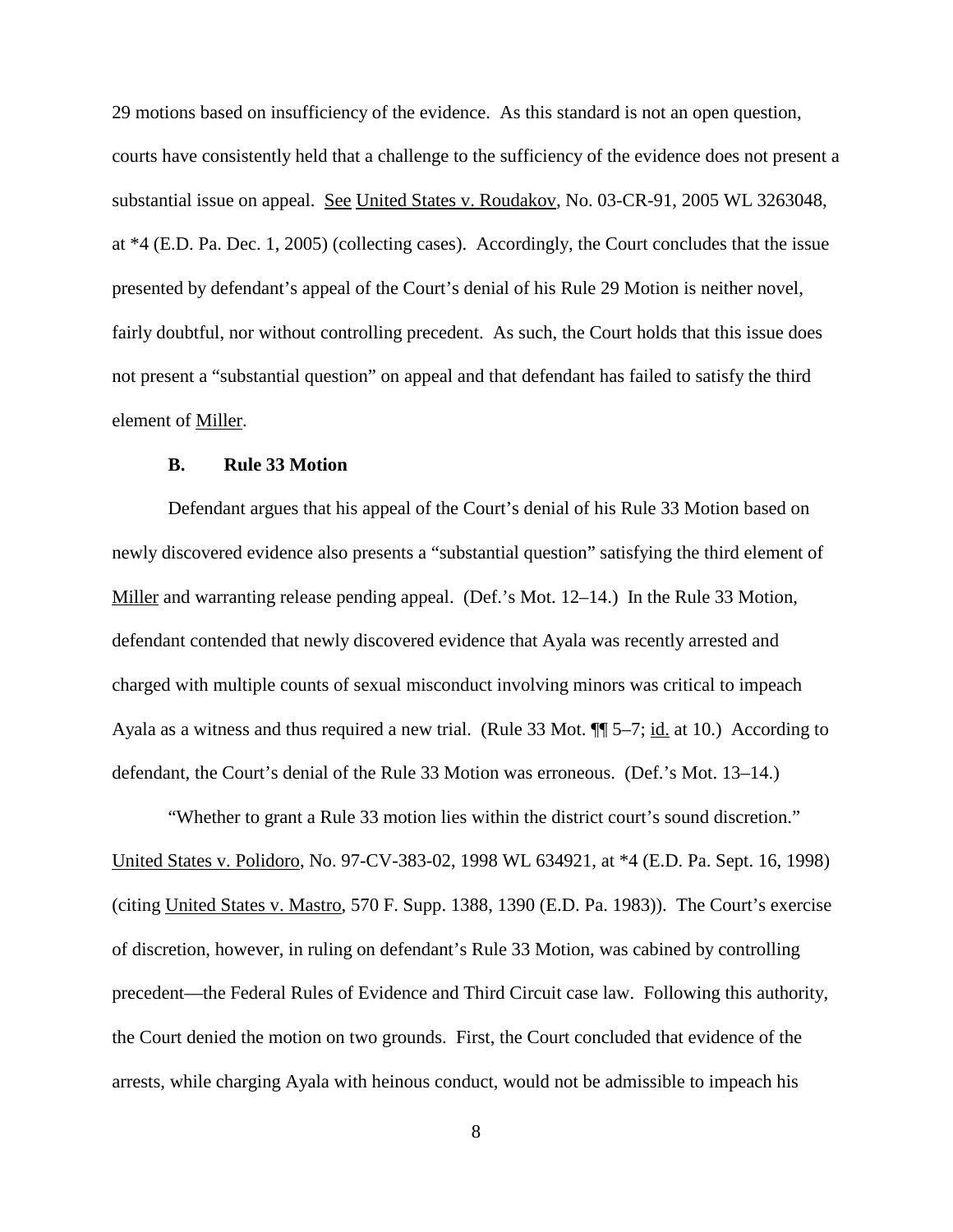credibility as a witness under the Federal Rules of Evidence. Order & Mem. of Feb. 24, 2009, at 4–6; United States v. Quiles, Nos. 07-CR-391-01, -02, -03, 2009 WL 466283, at \*2–3 (E.D. Pa. Feb. 24, 2009). Second, the Court held that the newly discovered evidence, because it was merely impeaching, did not satisfy the requirements of Rule 33, as that rule has been interpreted by the Third Circuit. Order & Mem. of Feb. 24, 2009, at 6–9 (relying on United States v. Saada, 212 F.3d 210 (3d Cir. 2000)). Neither of these grounds for denial raises a question for appeal that is novel or fairly doubtful.

Defendant does not raise any novel challenges to the Court's conclusions of law nor does defendant contend that the Court abused its discretion in denying defendant's Rule 33 Motion. Instead, defendant disagrees with the Court's decision not to hold an evidentiary hearing on the motion, contending that the Court was not fully aware of the circumstances of Ayala's alleged criminal conduct. (Def.'s Mot. 12.) Defendant recites details of the charges against Ayala without referencing any authority for the statements. (Id. at 12–13). These details are inflammatory and irrelevant, as they do not form the basis of a legal challenge to the Court's analysis. In its response, the government requested that the Court strike these allegations against Ayala from the record. (Gov't Resp. 8 n.5). For the foregoing reasons, the Court grants the government's request.

Turning to defendant's contention that the Court erred in declining to hold an evidentiary hearing, the Court concludes that this claim lacks merit. The Court's legal conclusions did not require an evidentiary hearing. Assuming *arguendo* that holding an evidentiary hearing would have placed the allegations recited in defendant's motion before the Court, such evidence would not have affected the Court's application of controlling legal precedent. In short, evidence of charges against a witness offered for impeachment purposes does not warrant a new trial. Thus,